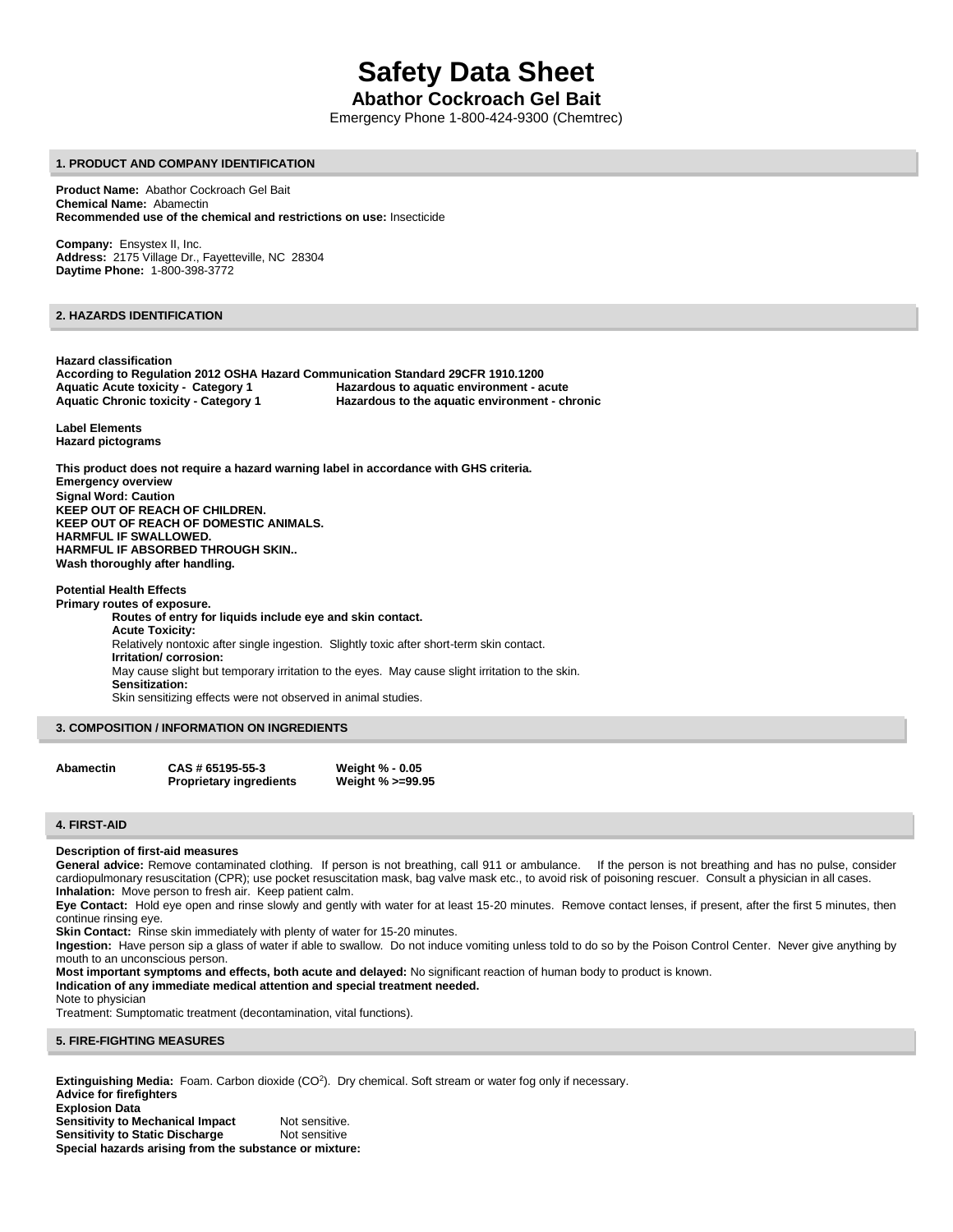If product is heated above decomposition temperature, toxic vapors such as carbon monoxide, nitrogen dioxide, hydrogen chloride, hydrogen fluoride, halogenated hydrocarbons and hydrocarbons will be released.

**Special protective equipment for firefighters:** Wear positive-pressure self-contained breathing apparatus (SCBA) and protective fire fighting clothing (includes fire fighting helmet, coat, trousers, boots and gloves). If protective equipment is not available or not used, fight fire from a protected location or safe distance. **Further information:**

Evacuate are of all unnecessary personnel. Contain contaminated water/firefighting water. Do not allow to enter drains or waterways. Dusty conditions may ignite exploseive

## **6. ACCIDENTAL RELEASE MEASURES**

#### Further accidental release measures:

Avoid dispersal of dust in the air (i.e., clearing dust surfaces with compressed air). Avoid the formation and build-up of dust - danger of dust explosion. Dust in sufficient concentration can result in a explosive mixture in air. Handle to minimize dusting and eliminate open flame and other sources of ignition

Personal Precautions: Isolate and post spill area. Wear appropriate safety clothing, respiratory protection devices and eye/face protection (see Section 8). Evacuate unprotected personnel that are nearby.

**Environmental precautions:** Keep people and animals away from and upwind of spill or leak. Prevent from entering into soil, ditches, sewers, waterways and /or groundwater. See Section 12, Ecological Information.

#### **Methods and materials for containment and cleanup:**

Small spills: Avoid raising dust. Use wet cleaning methods when applicable. Place pillage into suitable containers for reuse or disposal at licensed facility. Large spills: Contact Ensystex Inc. for cleanup assistance. See Section 13, Disposal considerations, for additional information.

## **7. HANDLING AND STORAGE**

## **Precautions for safe handling:**

Recommendations are for manufacturing, commercial blending and packaging workers. Pesticide applicators & workers must refer to the Product Label and Directions for use attached to the product. Provide good ventilation of working areas. Keep away from sources of ignition. NO SMOKING. Keep container tightly sealed. Protect against heat. Handle and open container with care. Do not open until ready to use. Once container is opened, content should be used as soon as possible. Provide means for controlling leaks and spills. Follow label warnings even after container is emptied. The substance/product may be handled only by appropriately trained personnel. Avoid all direct contact with the dusts/mists/vapors. Wear suitable personal protective clothing and equipment. Protection against fire and explosion:

The relevant fire protection measures should be noted. Fire extinguishers should be kept handy. Avoid all sources of ignition; heat, sparks, open flame. Avoid extreme heat. Ground all transfer equipment properly to prevent electrostatic discharge. Electrostatic discharge may cause ignition. Avoid dust formation. Dust in sufficient concentration can result in an explosive mixture in air. Handle to minimize dusting and eliminate open flame and other sources of ignition. Routine housekeeping should be instituted to ensure that dusts do not accumulate on surfaces.

**Handling:** Use good personal hygiene. Do not contaminate other pesticides, fertilizers, water, food or feed by storage or disposal.

**Storage:** Keep out of reach of children. Product should be stored in compliance with local regulations. Store in a well ventilated, cool, dry area. Keep away from heat sources. Store in original container.

**Incompatible products:** None known

## **8. EXPOSURE CONTROLS/PERSONAL PROTECTION**

Applicators should refer to the product label for personal protection equipment requirements during application.

**Components with occupational exposure limits**

These recommendations are for Manufacturing. Applicators should see the product label for proper personal protective equipment.

**Engineering measures:** Apply technical measures to comply with the occupational exposure limits. **Exposure controls**

Provide general and/or local exhaust ventilation to control airborne levels below the exposure limits.

**Respiratory Protection:** Atmospheric levels should be maintained below the exposure guidelines. When respiratory protection is required or during emergency conditions, use a NIOSH/MSHA approved respiratory protection.

**Hand/Skin Protection:** Wear long-sleeved shirt, long pants, socks, protective gloves and shoes **Eye/Face Protection:** Chemical proof goggles / face shield

#### **9. PHYSICAL AND CHEMICAL PROPERTIES**

Appearance/Odor: Clear to white viscous liquid with slight odor  $nH: 6.8$ Flash Point/Range: NA Water solubility: Low water solubility Vapor pressure: NA Specific Gravity: 1.17g/m<sup>3</sup> (20°C) Bulk Density: 288 - 352 kg/m<sup>3</sup> Flammability (solid, gas): NA Flammability limit in Air Upper flammability limit: NA Lower flammability limit: NA Vapor pressure: NA Vapor density: NA Density: NA Solubility in other solvents: NA Partition coefficient: NA Autoignition temperature: NA Decomposition temperature: NA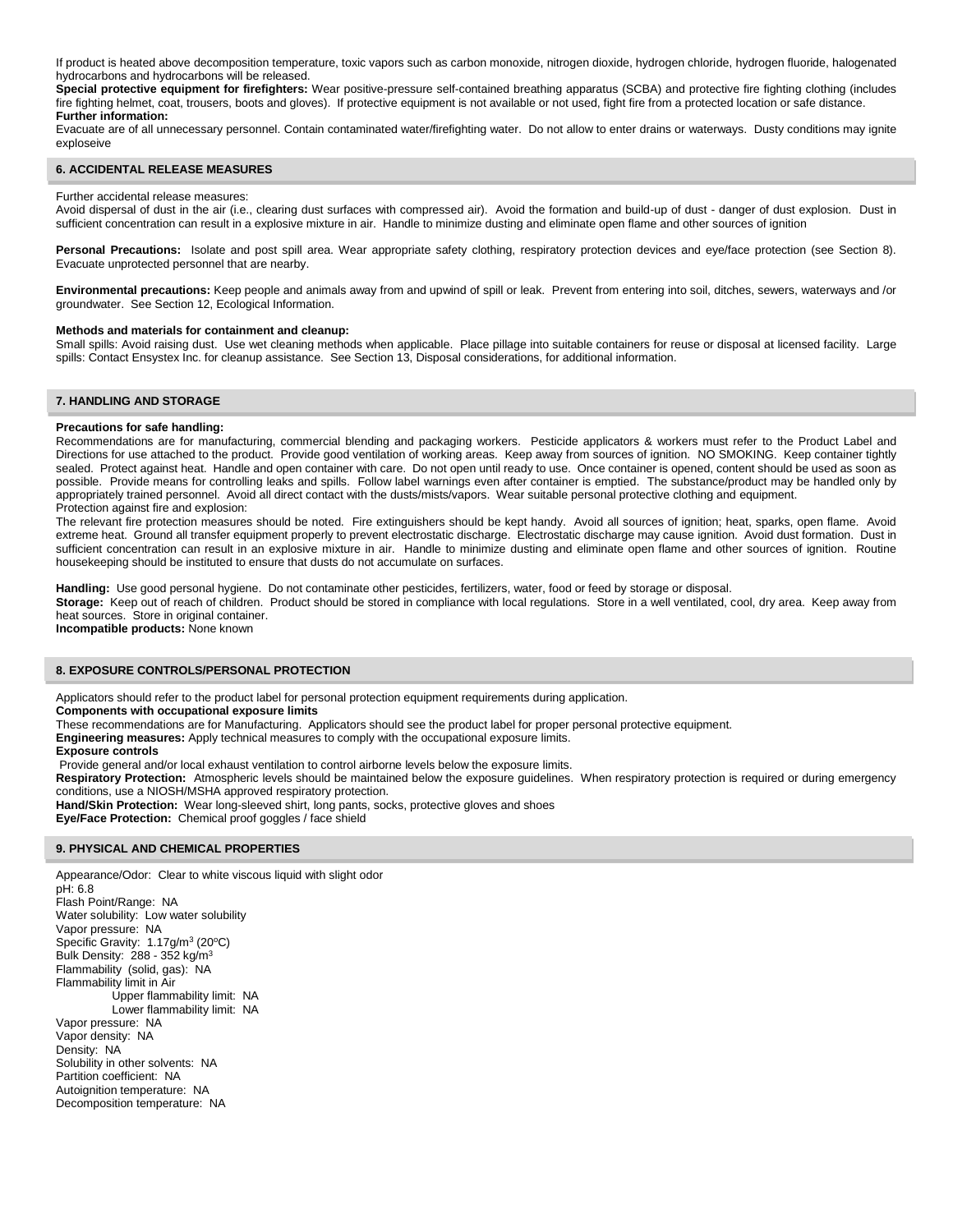## **10. STABILITY AND REACTIVITY**

**Reactivity:** None under normal use conditions **Chemical Stability:** Stable under normal storage conditions. **Conditions to Avoid:** Heat, flames and sparks. **Materials to Avoid:** Caustics. Hazardous Decomposition Products: carbon oxides (CO<sub>x</sub>) **Additional Information:** Hazardous polymerization will not occur.

#### **11. TOXICOLOGICAL INFORMATION**

**Acute Toxicity(Abamectin):** Inhalation LC50/Rat/ >0.034 mg/L 4 hr (rat); Oral LD50/Rat/> 5,000 mg/kg; Dermal LD50/Rabbit/2,000mg/kg **Irritation:** Not likely due to nature of major constituent **Chronic Toxicity:** Inhalation, after repeated exposure, various species,

**Skin corrosion/irritation** non-irritating to skin **Serious eye damage/eye irritation** nonirritating to eye **Sensitization** Non-sensitizing

## **Information on toxicological effects**

#### **Delayed and immediate effects as well as chronic effects from short and long-term exposure**

**Repeated dose toxicity:** The product has not been tested. The statement has been derived from the properties of the individual components. Repeated inhalation exposure to small quantities may affect certain organs.

Repeated oral exposure to small quantities may affect certain organs.

**Carcinogenicity:** The product has not been tested. The statement has been derived from the properties of the individual components. The results of various animal studies indicate no potential carcinogenic effect.

**Teratogenic and mutagenic effect:** The product has not been tested. The statement has been derived from the properties of the individual components. The results of various animal studies indicate the possibility of developmental toxicity/teratogenicity..

**Reproductive toxicity effects:** The product has not been tested. The statement has been derived from the properties of the individual components. The results of various animal studies indicate no potential indication of a fertility impairing effect.

**Symptoms of Exposure:** No significant reaction of the human body to the product are known.

## **12. ECOTOXICOLOGICAL INFORMATION**

**The product has not been tested. The statement has been derived from the properties of the individual components.**  Very toxic to aquatic organims. May cause long-term adverse effects in the aquatic environment. **Toxicity Acute toxicity of Abamectin to fish (Sheepshead minnow)** LC50, 96 Hour, 0.0087 mg/l **Acute toxicity of Abamectin to aquatic crustacea (water flea)** EC50, 96 Hour. 0.00034 mg/l **Acute toxicity of Abamectin to algae/aquatic plants (***Pseudokirchneriella subcapitata***)** EC<sup>50</sup> 72 Hour 100 mg/L **Mobility in soil** Abamectin: Low mobility in soil. **Additional information** Do not discharge product into the environment without control

## **13. DISPOSAL CONSIDERATIONS**

**Waste disposal methods: Improper disposal of excess pesticide is prohibited. If these wastes cannot be disposed of by use according to the label instructions, contact appropriate authorities for guidance.**

**Contaminated Packaging: Containers must be disposed of in accordance with local, state and federal regulations. Refer to product label for container disposal instructions.**